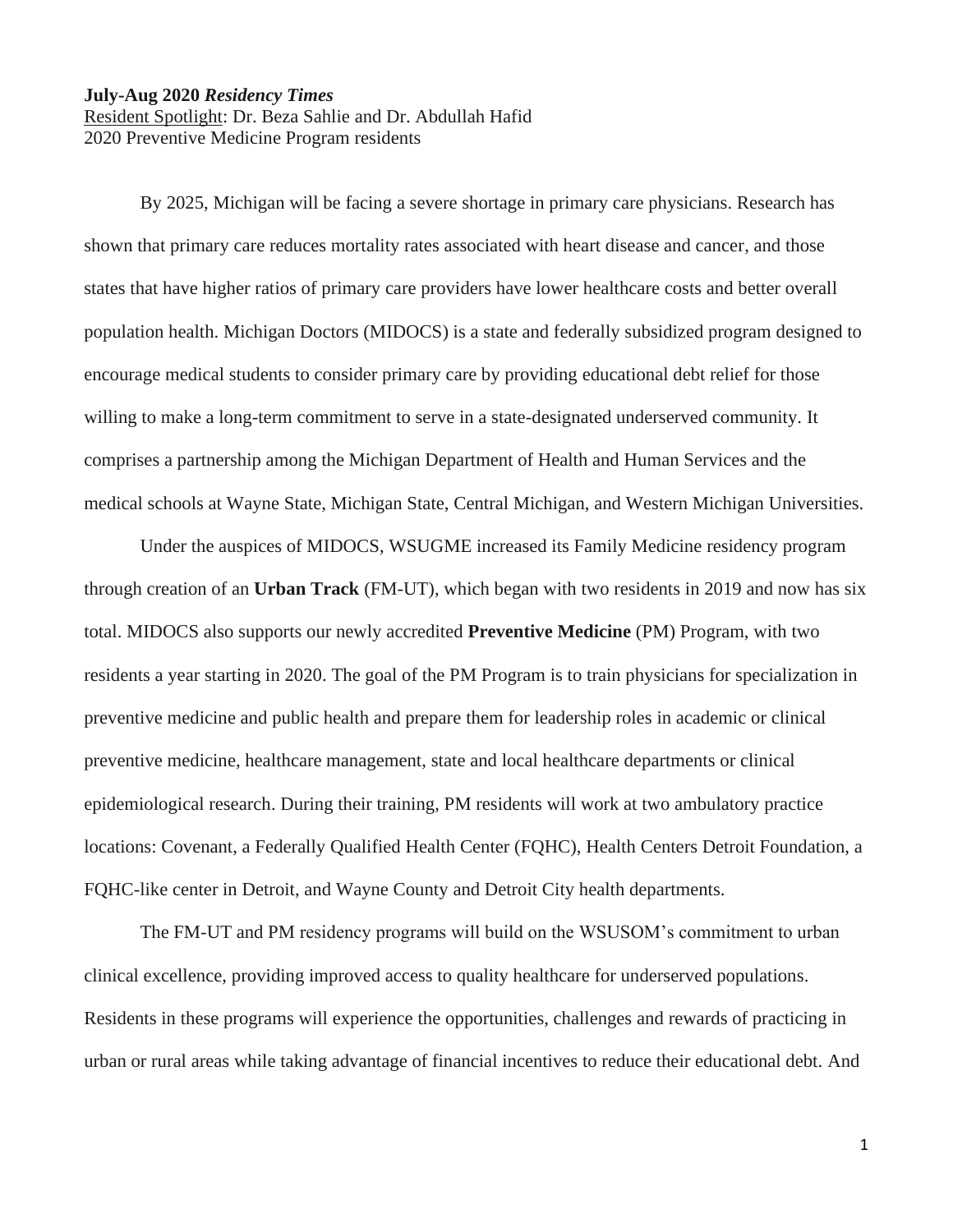the MIDOCS framework will significantly contribute to the creation of a sustainable, high-quality, highvalue healthcare delivery system in Michigan.

Our inaugural PM residents are **Dr. Beza Sahlie** and **Dr. Abdullah Hafid**, who have just started their Transitional Year training. Dr. Sahlie was born and raised in Addis Ababa, Ethiopia. Her desire to become a physician began at a young age. "Growing up in a developing country, I witnessed first-hand the devastating impacts of poverty, health disparities, and civil wars in my community," she notes. Dr. Sahlie attended Georgia State University as an undergraduate and received her medical degree from Trinity School of Medicine. After moving to Michigan, she provided medical care to uninsured patients in a free clinic in Ferndale. She was excited to hear about the PM Program at WSUSOM, since it "aligned with my passion to promote public health in underserved communities as well as provide medical care to those in need, and it allows me to have a broader reach in the community and make meaningful impact on population health." Dr. Sahlie is currently in her first month of rotation and has learned much from her preceptor and patients, being fully immersed in clinical medicine and receiving ample support and guidance from the PM Program. She finds the Motor City a "very diverse and vibrant place," which despite its recent economic comeback still suffers from "significant health disparities unmasked by the COVID-19 pandemic, which disproportionally impacted underserved communities." As such, "Preventive Medicine is now more important than ever to close the health disparity gap that exists in the US." Upon completing her residency, Dr. Sahlie will continue her commitment to treating those in dire need of medical care, addressing community health concerns by reducing morbidity and mortality associated with chronic health conditions. She may work as medical staff for a public health department in order to address the health disparities gaps at a county or regional level.

Dr. Abdullah Hafid grew up in Northern Virginia, a large suburban region adjacent to Washington, DC. Like Dr. Sahlie, he felt drawn to medicine as a calling to community and public service from an early age. He attended George Mason University for undergraduate studies and then